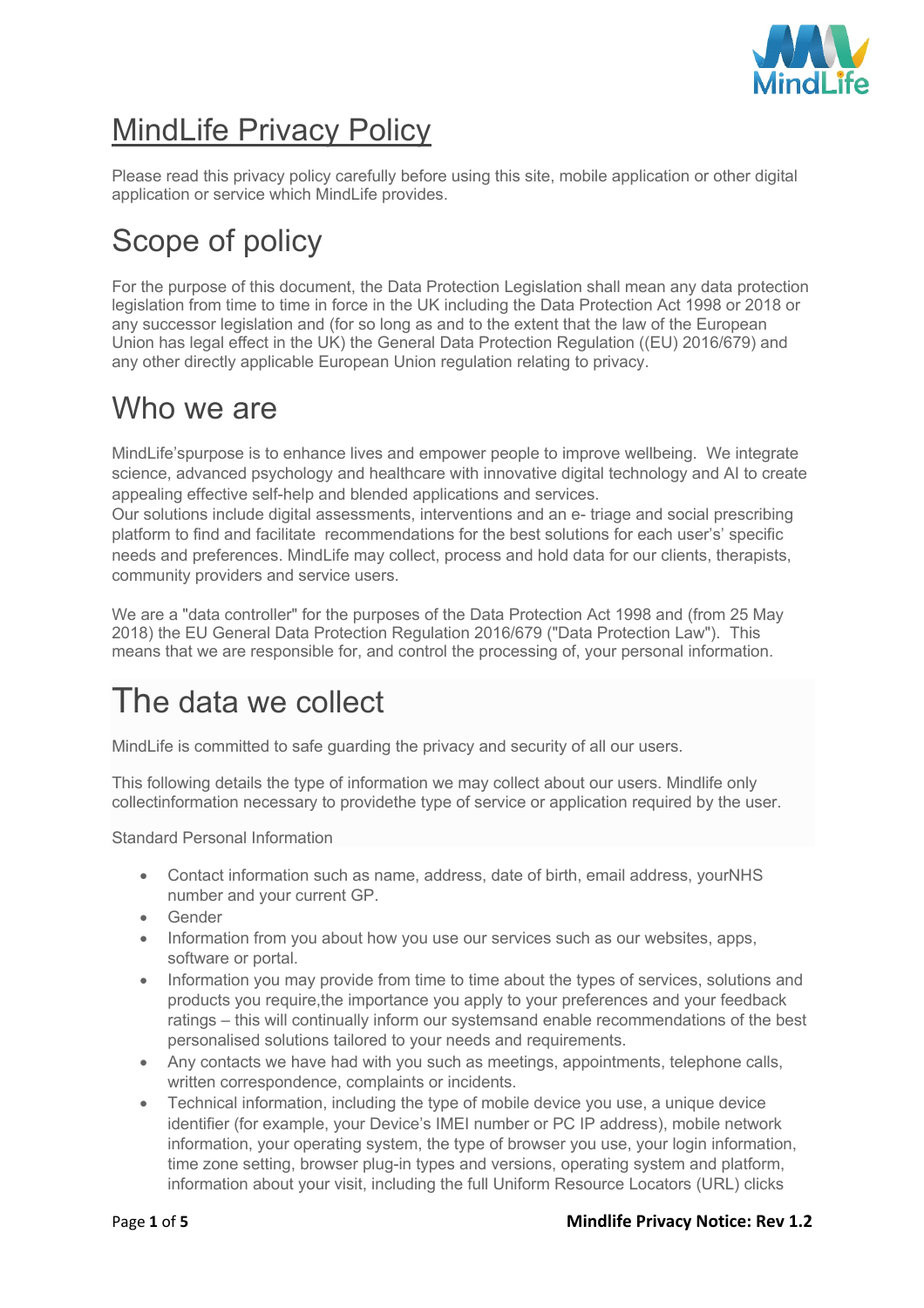

through to and from our websites, (including date and time); pages you viewed or search for; page response times, download errors, length of visits to certain pages, page interaction information, and methods used to browse away from the page.

Special Category Information

- Data from questionnaires, screenings,assessments and surveys you provide
- Data from research trials you have consented to participate in with us or our collaborators
- Notes and reports about your physical and mental health and wellbeing
- Details about your follow up and subsequentcare.
- Information about your ethnic origin so that we can provide accurate tests and calculations that may require this information.
- Relevant information from other health professionals, lifestyle services and therapists

#### How we collect and store your information

Records may be stored electronically, on paper or a mixture of both, and we use a combination of working practices and technology to ensure that your information is kept confidential and secure. All MindLife staff and their contractors have a legal and contractual responsibility to respect the confidentiality of information and access to that confidential information is restricted to only those who have a reasonable need to access it. MindLife staff and their contractors all undergo regular training in how to manage and keep data safe and secure.

We collect personal information from you through your contact with us including through our websites, through our assessments, social prescribingand triaging software, by phone, by email, through our portals and apps, by post, by you filling in applications either online or on paper and through social media. We also might collect information from other people and organisations about you such as onward referrals to MindLife from other healthcare professionals.

We also work closely with third parties (including, for example, experts in all areas of health, researchers, partners, sub-contractors, delivery services, analytics providers, search information providers) and may receive information about you from them.

#### Purpose of processing your information and the legal basis for the processing

We process your personal information for a number of legitimate interests (such as providing wellbeing and mental health assessment outcomes, interventions, triage, onward referral signposting to local services and managing our relationship with you), to help us improve our products, services and solutions, and when relevant to help us provide recommendations forthe best personalised products, services and solutions tailored to your needs.

Legitimate interest is one of the legal reasons why we process your personal information. Taking into account your interests, rights and freedoms, we use legitimate interests to allow us to process your personal information. These interests include:

- Providing services for you directly or on behalf of a third party (for example your GP, therapist or another healthcare professional or service)
- Referring you on to other appropriate and approved healthcare, lifestyle and community services.
- Managing our relationship with you, our business and third parties who provide products or services for us.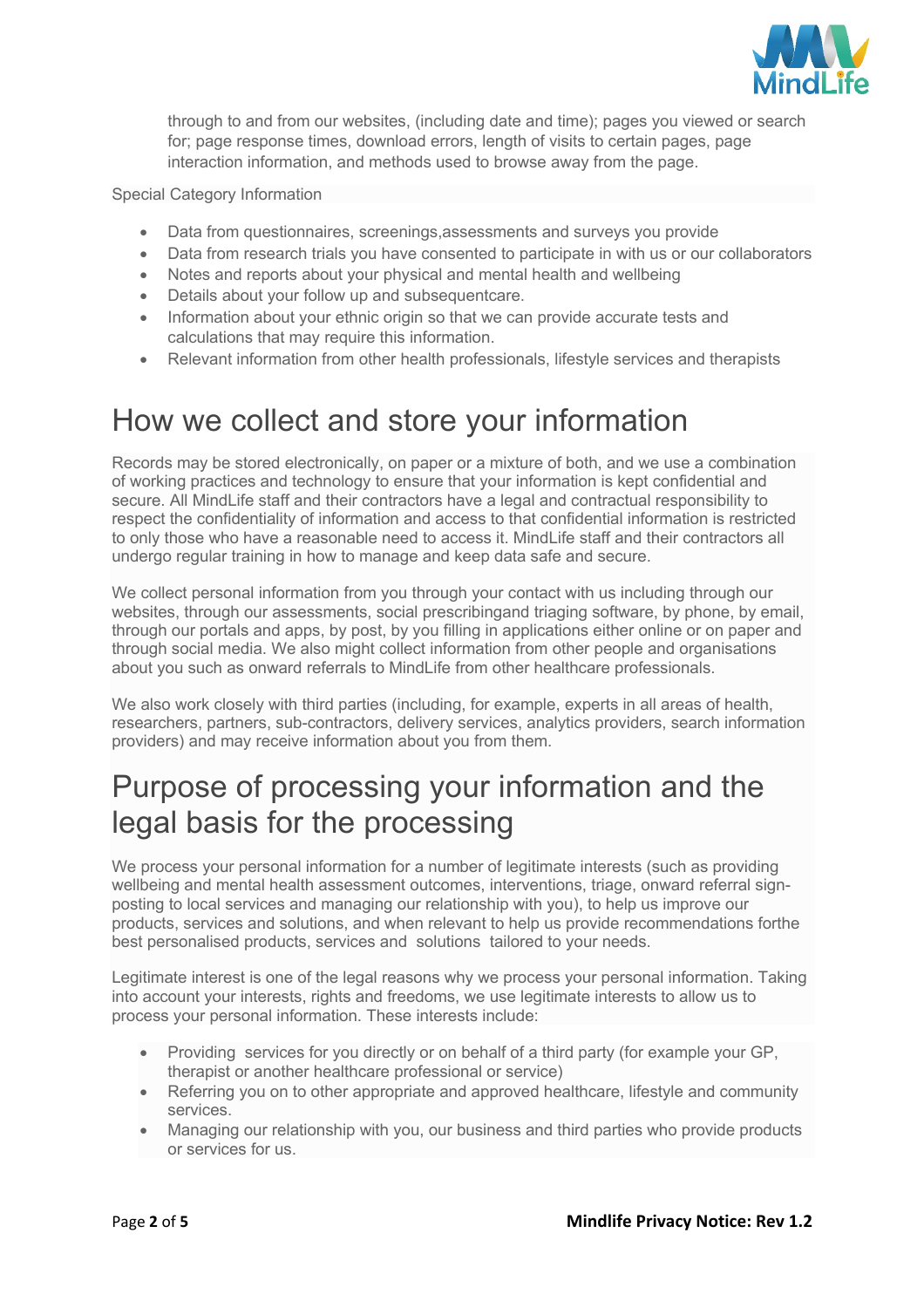

- Keeping our records up to date for your benefit, and for improving NHS and therapeutic outcomes.
- Research and analysis so that we can monitor and improve our products, services, websites and software or develop new ones.
- Contacting you for market research purposes about the quality of our service that we have provided to you
- Monitoring how well we are meeting our clinical and general performance expectations
- Developing and carrying out marketing activities and to show you information that is of interest to you and which may benefit you (and enabling you to opt out of this at any point).

Additionally we process special category personal data under the provision 9(2H) of the GDPR namely

• 9(2H): processing is necessary for the purposes of preventive or occupational medicine, for the assessment of the working capacity of the employee, medical diagnosis, the provision of health or social care or treatment or the management of health or social care systems and services on the basis of Union or Member State law or pursuant to contract with a health professional and subject to the conditions and safeguards referred to in paragraph 3 Article 9 of the GDPR

### Disclosing your personal data

We only disclose personal and special category information about you for the following reasons:

- It is required by law
- You consent either implicitly for the sake of your own care or explicitly for other purposes
- If you indicate you are at risk of serious self-harm that could present a threat to your life and disclosing that information could help prevent loss of life.

#### Recipients of your personal data

Your relevant data may be shared with third party providers that have contracts with MindLifeto provide relevant healthand/orlifestyle and/orcommunityservices. These may include (with consent from you):

Your healthcare provider (such as therapist, link worker, GP, doctor): We may disclose your clinical results so that they can act on any findings that our services obtain from screening.

Approved third party healthcare and lifestyle providers

## Details of transfers and safeguards

Your data will remain within the European economic area or countries that are accepted by the European Commission of having adequate arrangements in place and will be held in secure data centres. In the event of the UK leaving the EU Mindlife shall follow any requirements outlined by the UK Information Commissioners Office (ICO) at that time. MindLife undertake an annual information governance and security assessment with NHS Digital using the Data Security and Protection Toolkit to ensure we are following best practice guidelines for the management and security of your data. Mindlife are registered with the ICO under the data protection act and our registration number is **ZA527795**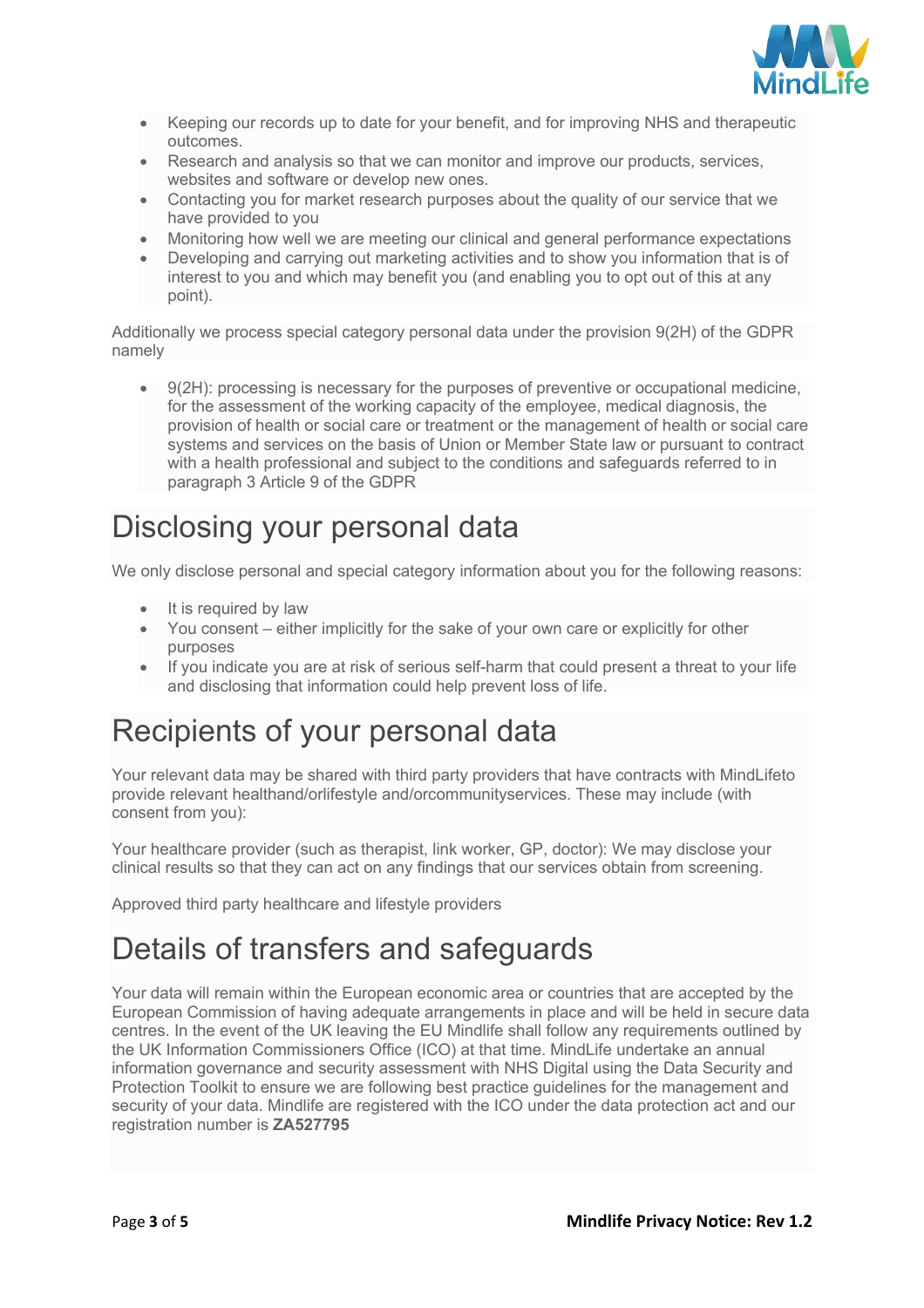

## Automated Decision Making

MindLife use risk stratification data tools to help determine a person's risk of suffering a particular condition, providing appropriate advice based on that risk calculation and to make decisions on showing you the best options and onward referrals for further intervention. You have a right to object to the use of these tools if you feel the advice you have been given from one of these tools is incorrect.

## Retention period

We retain your data for periods that are determined by a number of factors including:

- Any periods for keeping information which are set by law or recommended by regulators, professional health bodies or health associations
- How long it is reasonable to keep records to show we have met the obligations we have to you
- Your use of the MindLife website, services and apps and the period that it has been since you last used any account that you might have created.
- In the absence of any of the above factors determining the retention period then our general retention period for data is 7 years.

Data that is anonymised (any data that has had all personal references to you removed and cannot be used to identify you in any way) will be retained for an indefinite period to provide ways for Mindlife and partners to improve and refine their services and effectiveness.

# Your rights

Your rights under GDPR are as follows

- a right of access to a copy of the information comprised in your personal data
- a right to object to processing that is likely to cause or is causing damage or distress;
- a right to prevent processing for direct marketing;
- a right to object to decisions being taken by automated means;

• a right in certain circumstances to have inaccurate personal data rectified, blocked, erased or destroyed

• a right to claim compensation for damages caused by a breach of the Act

You have a right to apply for access to your personal data of which you are subject, a right to a description of the data, the purpose of the processing and if the information is to be shared, who it will be shared with. This will be supplied in permanent intelligible form (medical abbreviations etc explained). This information or any actions arising from the request will be carried out within one month of the request being made.

The data protection officeris responsible for dealing with individual rights requests and can be contacted using the email address: dataprotectionofficer@mindlife.net

## Links to other websites and services

Our websites, services, products and solutionsmay contain links to other websites, products or services. Once you have used these links to navigate away from our site, you should note that we do not have any control over that other site. We cannot be responsible for the protection and privacy of any information which you provide whilst visiting such sites and such sites are not governed by this privacy statement. You should exercise caution and look at the privacy